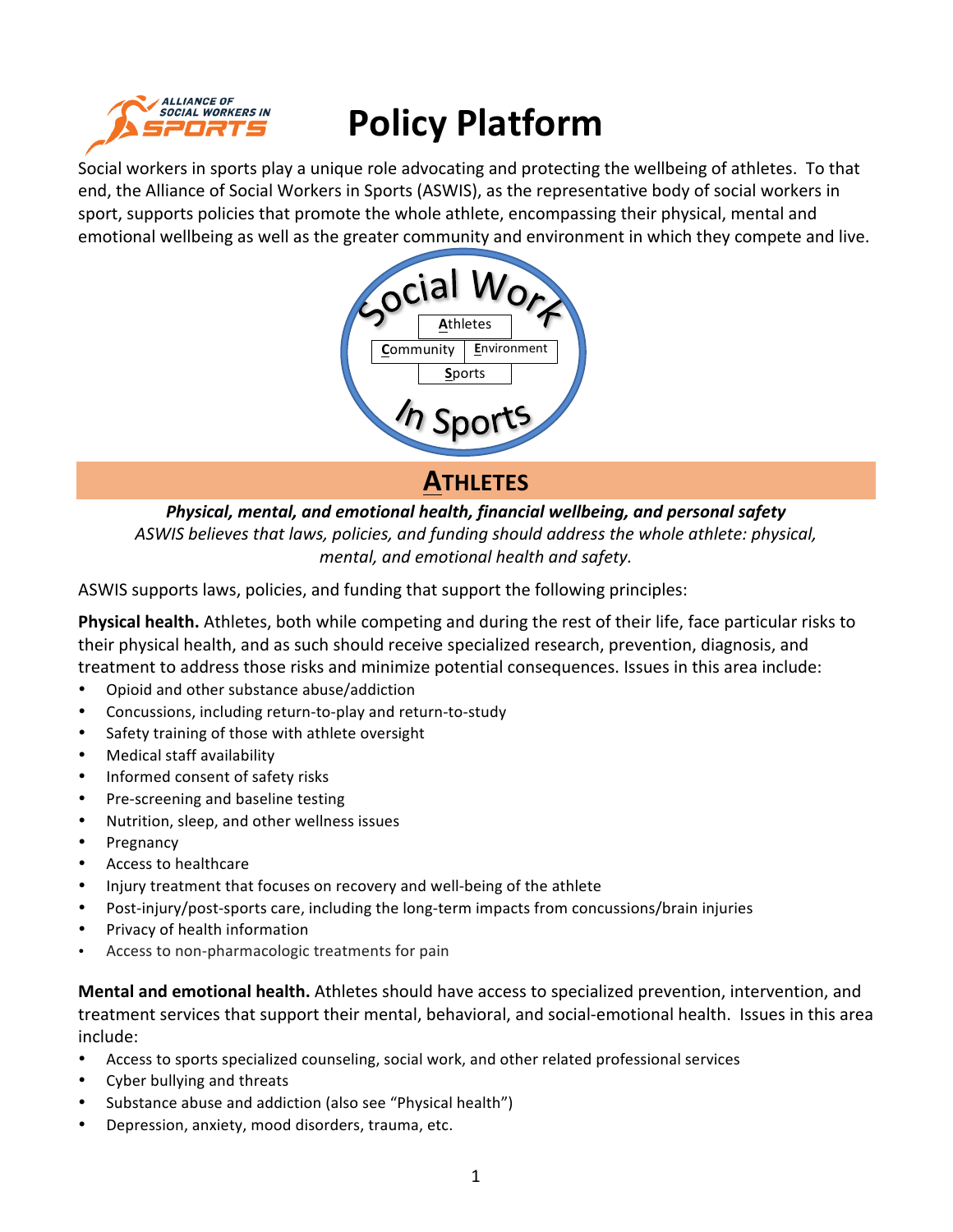- Eating and other compulsive disorders, such as those related to the unique weight pressures sports can place on athletes, gambling, and over-exercising
- Family trauma
- Pressures and other related issues of recruitment, free-agency, contracts, and retirement, including potentially unethical/abusive behavior of recruiters, agents, and others
- Transition from being away from home with its family and support structure separation
- Self-harm and suicide
- Potential injury (i.e. brain injury) collateral consequences, such as emotional/personality and behavioral effects and their potential for relational and legal consequences
- Privacy of health information
- Unique challenges athletes face regarding talent decline, whether injury or natural age related
- Post-sports care

**Living and financial wellbeing.** Athletes need appropriate guidance, support, and/or compensation for their efforts, including how to transition to life after sport. Issues in this area include:

- Financial literacy and life skills
- Gender equity of compensation
- Living support for college athletes
- Fair compensation for use of image and other personal information/features
- Quality education for student athletes
- Media and social media interaction
- Post-injury support for athletes
- Pre and post-retirement counseling and services helping make the decision when best to retire, how to best transition into retirement, and maintaining financial and wellness security in retirement
- Protection against exploitation, such as from agents, family, and friends

Personal safety. Athletes and those around them deserve to be able to compete and live without fear for their personal safety. Issues in this area Include:

- Hazing
- Violence off the field
- Coaching abuses/positive coach-athlete relationships
- Fan etiquette
- Domestic violence, awareness, prevention, and response
- Sexual harassment/abuse/violence, awareness, prevention, and response
- Appropriate safeguards for staff and athlete interactions

**Empowerment.** Ensure that athletes have a voice and participate in addressing issues of athletes, community/environment, and sports.

# **Community**

## *Healthy and safe community*

ASWIS believes that laws, policies, and funding should address the health, wellness, and safety of the greater sports community.

ASWIS supports laws, policies, and funding that support the following principles:

**Employee wellness.** Sports entities/organizations should foster the health and wellness of athletic staff  $-$  including administrators, coaches, medical staff, officials, and other support staff. Issues in this area include: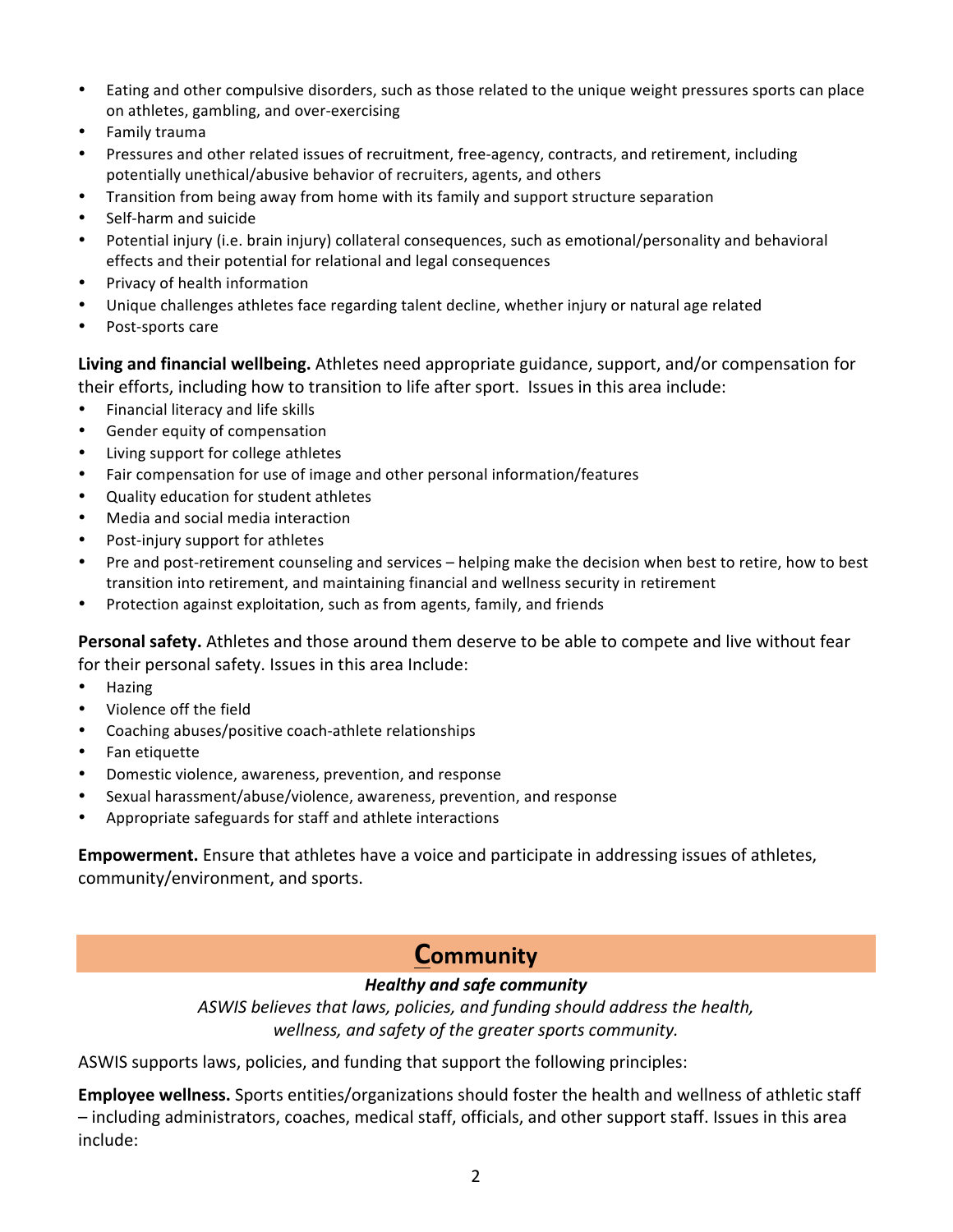- Creating work environments that support healthy eating, adopting active lifestyles, being tobacco free, managing stress, and avoiding injury and exposure to hazards (e.g., mold, asbestos)
- A comprehensive employee wellness approach with a coordinated set of programs, policies, benefits, and environmental supports designed to address multiple risk factors (e.g., lack of physical activity, tobacco use) and health conditions (e.g., diabetes, depression) to meet the health and safety needs of all employees
- Partnerships between sports entities/organizations and their health insurance providers that can help offer resources, including personalized health assessments, wellness and fitness resources, and other forms of preventative medicine

**Family support.** The unique needs of families of athletes, particularly collegiate and pro-athletes, should be addressed. Issues in this area include:

- Support for positive family inactions under the particular pressures of sports
- Pressures and other issues related to recruitment, free agency, contracts, and retirement of athlete family member
- **Relocation**
- Separation from practicing/competing athlete

## **Environment**

#### *Healthy and safe environment*

ASWIS believes that laws, policies, and funding should address the health, wellness, and safety of the greater sports environment.

ASWIS supports laws, policies, and funding that support the following principles:

**Physical environment.** Athletes and those involved in sports should have a healthy and safe physical environment encompassing the athletic facilities and its surrounding areas. Issues in this area include:

- Physical condition during normal operation as well as during renovation (e.g., ventilation, moisture, temperature, noise, and natural and artificial lighting)
- Protecting athletes from:
	- $\circ$  Physical threats (e.g., crime, violence, traffic, and injuries)
	- $\circ$  Biological and chemical agents in the air, water, or soil (e.g., pollution, mold, hazardous materials, pesticides, and cleaning agents)
- Safe and appropriate playing surfaces
- Safety equipment

**Event operations.** Athletes and those involved in sports should have events that operate with health, wellness, and safety in mind. Issues in this area include:

- Event safety/emergency action plans
- Alcohol serving policy
- Security presence

**Spectator interaction.** Sports related laws and policies should foster positive spectator experiences and interactions. Issues in this area include:

- Parental and spectator conduct
- Social media and other commentary and virtual interaction with athletes

# **Sports**

#### *Regulation and operations of sports*

ASWIS believes that laws, policies, and funding should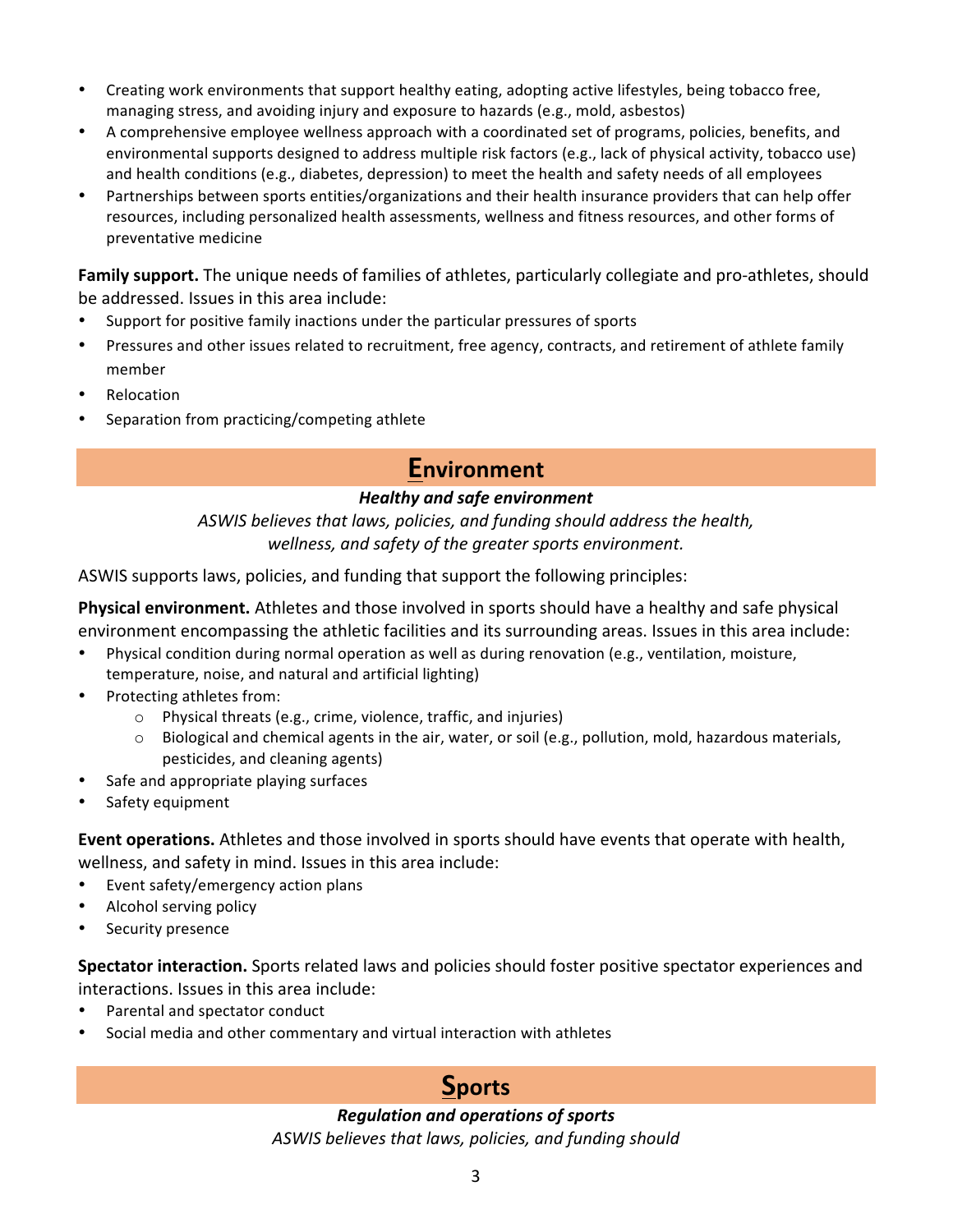## promote the benefits of sports participation for all.

ASWIS supports laws, policies, and funding that support the following principles:

**Social work in sports profession.** Athletes and the greater community benefit from caring, trained, and experienced social workers in sports, and, to that end:

- Promote opportunities and removal of barriers to entering the profession/field
- Align with the National Association of Social Worker (NASW) Code of Ethics and Grand Challenges of the social work profession
- Promote training and certification of social workers in sports
- Recognize the benefits of student experience and coaching of those about to or have recently entered the social work in sports field

**Equity and inclusion.** Society benefits from the addressing of barriers to and positive promotion of sports participation. Issues in this area include:

- Racial and gender equity and inclusion in sports
- Athletes with disabilities
- Appropriate accommodations
- Promotion and creation of sports participation and leadership opportunities, particularly for underparticipating/represented and/or discriminated portions of society

Access. Society benefits when there are opportunities for athletic participation. Issues in this area include:

- School athletics funding
- Space and facilities for sports
- Support for the Olympic movement and Team USA
- Education and awareness raising

**Sportsmanship.** Good sportsmanship practices should be promoted. Issues in this area include:

- Mentoring
- Doping
- Treatment of officials

**Operations.** Fair, ethical, and safe operations of sports entities/organizations should be promoted. Issues in this area include:

- Ethical recruitment development of strategies to help ensure transparency and ethics in athletes, particularly student-athletes, recruiting, and that athletes are not harmed in the recruiting process
- Product marketing and sales relationships with sports entities/organizations
- Behavior and actions of owners/management
- Background checks
- Governing body (National Governing Organization (NGO), school, organization, league, etc.) and governmental oversight
- Athlete and staff codes of ethics/conduct
- Due process in disciplinary proceedings/practices
- Mechanisms to allow for raising of safety and health concerns without fear of reprisal

**Beyond the playing field.** The positives of sports beyond the playing field should be recognized, supported, and promoted. Issues in this area include:

- Develop education, leadership skills, healthier lifestyles, self-esteem, fair play, and good citizenship through sports
- Charity and volunteerism